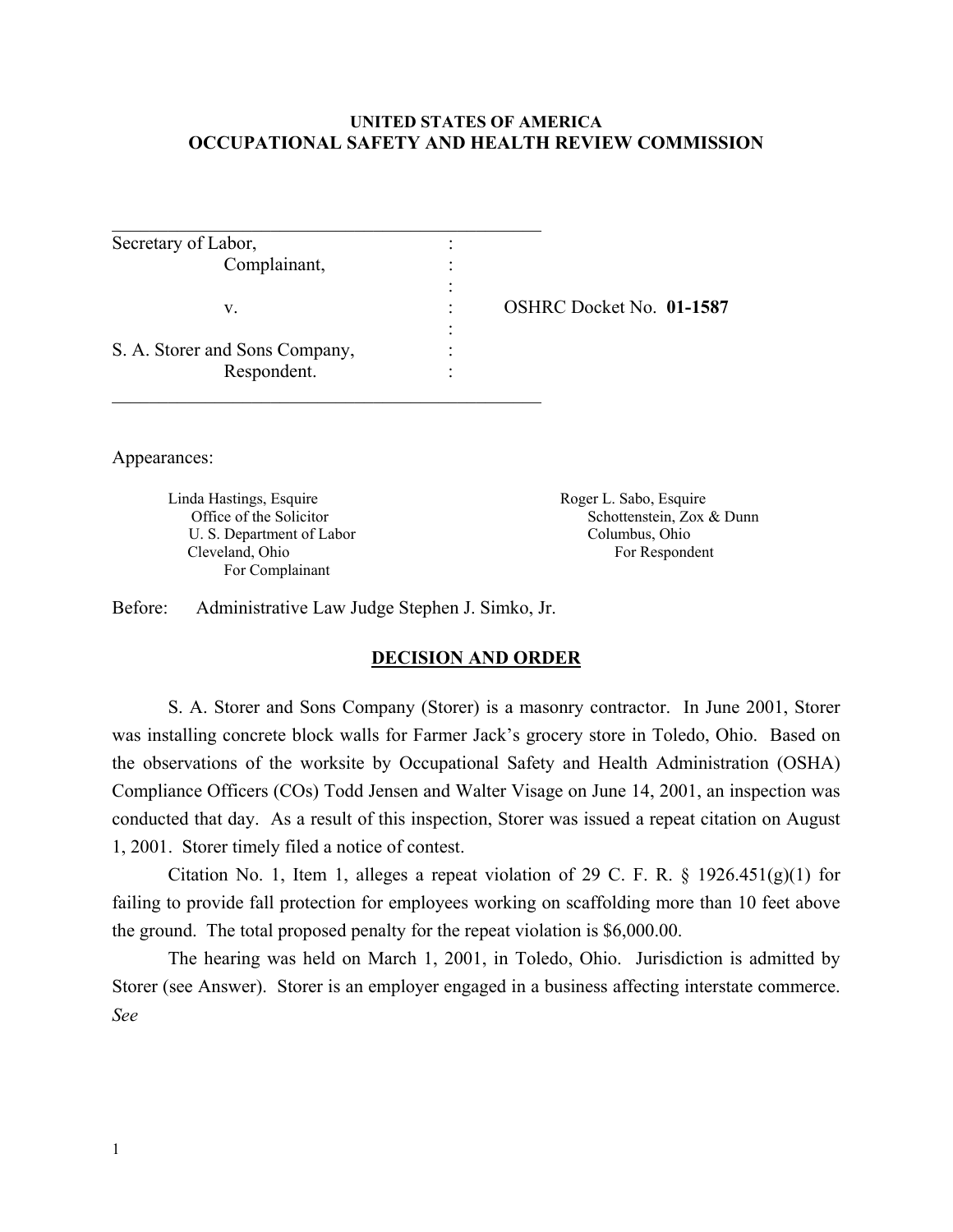*Clarence M. Jones d/b/a C. Jones Co.,* 11 BNA OSHC 1529, 1531 (No. 77-3676, 1983). Both parties filed posthearing briefs.

Storer denies that it violated the standard. Storer asserts that it was exempted from compliance with the standard because its employees were performing overhand bricklaying and because it established a controlled access zone around its work area on the scaffold.

For the following reasons, the violation is affirmed and a total penalty of \$3,500.00 is assessed**.**

#### **Background**

Storer is a masonry contractor doing business in northwestern Ohio and southern Michigan. The company has been in business for over forty years (Tr. 104). It has approximately eighty to ninety employees (Tr. 109). In May 2001, general contractor Bostleman Corporation (Bostleman) hired Storer as a subcontractor to perform masonry work for construction of a Farmer Jack's grocery store at the corner of Cherry and Bancroft Streets in Toledo, Ohio (Exh. R-6). The work involved installation of the building's concrete block walls and installation of brick veneer in the front of the building (Tr. 120). The finished building was 191 feet wide and 291 feet long requiring the use of approximately 32,000 concrete blocks (Tr. 120,123).

Storer's foreman for the job was Jason White who supervised four masons and three mason tenders (mason's helpers) (Tr. 181). At the time of the OSHA inspection, the employees were on a scaffold laying concrete block on the southwest side of the building (Tr. 189). The scaffold, which was two frames (12 feet) high, was inside the building on top of the mezzanine (Tr. 190). The mezzanine was 14 feet above ground and was approximately 24 to 26 feet wide and 30 feet long (Tr. 122). The scaffold could not be set up outside the building as there were power lines approximately 14 feet from the outside wall on the southwest side (Tr. 127, 236). Because the scaffold was inside the building, the crew had to reach over the wall to tool or face the joints of the blocks.

On June 14, 2001, COs Jensen and Visage were driving by the Farmer Jack's construction site while on their way back to the office from another inspection and observed potential fall hazards (Tr. 12-13). They stopped the car on a side street about 50 yards from the site and videotaped workers who were not tied off working on scaffolding without guardrails (Exh. R-5; Tr. 14, 49). There were two areas of potential fall hazards: the first area was a window opening, and the second area was an opening at the materials staging area and immediately to the left of this area (Tr. 17). Under OSHA's national emphasis program for fall protection, COs Jensen and Visage initiated an inspection of the site (Tr. 13).

An opening conference was held with Bostleman's superintendent who told them that they could not enter the area until a Bostleman representative, Terry Romey, arrived (Tr. 33).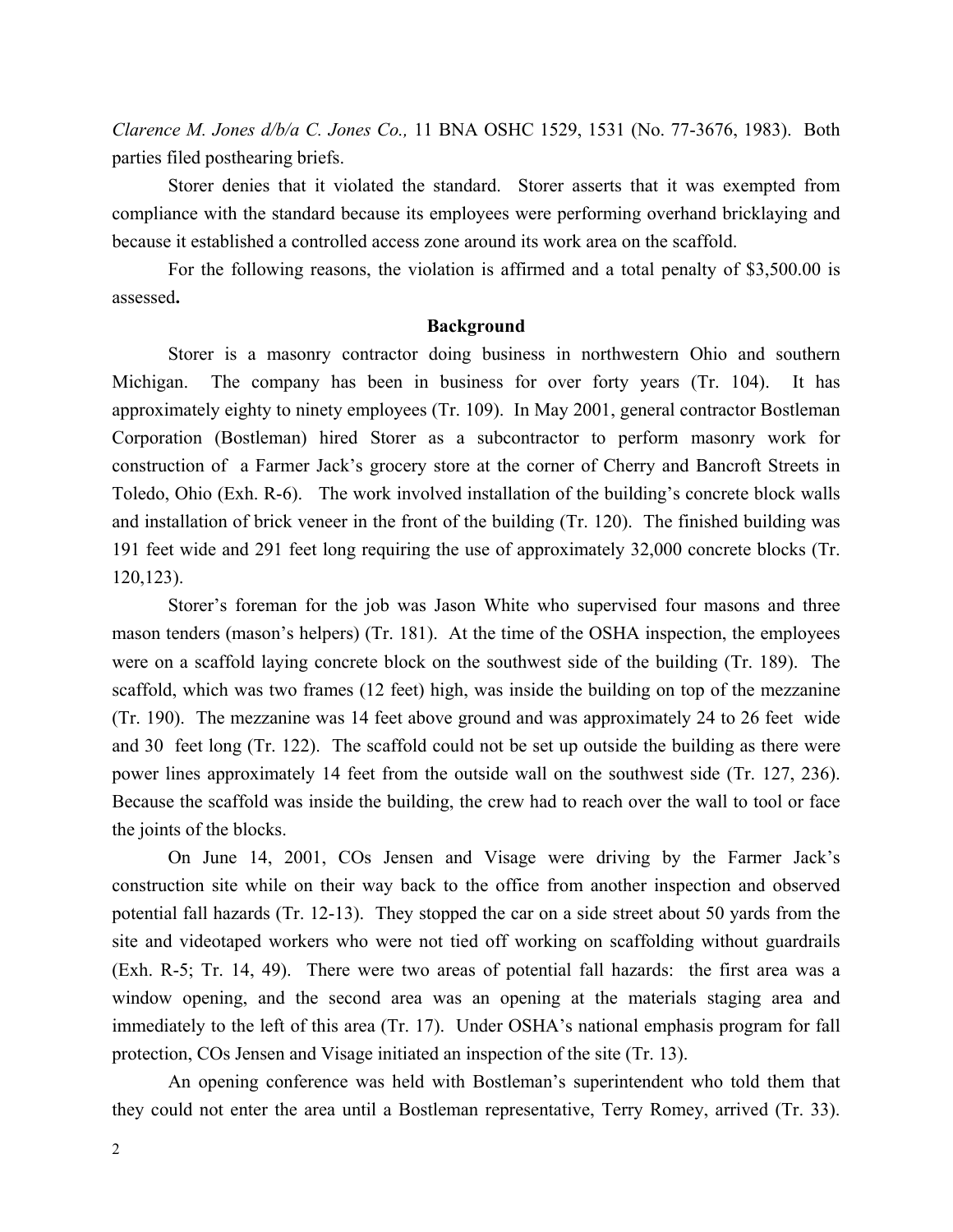Terry Romey is the safety director for the northwest Ohio division of Associated General Contractors (AGC) (Tr. 159-160). Bostleman is a member of AGC. Romey represented Bostleman during the OSHA inspection (Tr. 176). While the Cos waited for Romey, they spoke with employees of the steel subcontractor, Gertzweiler Steel (Tr. 74). Romey arrived on site as did Robert Dixon, Sr., vice-president of Storer, and Robert Dixon, Jr., safety director of Storer. The COs spoke with all of them. CO Jensen stated that Storer wanted a management representative present when its employees were interviewed (Tr. 15, 35). The COs would not agree to this request and did not interview any of Storer's crew.

The COs took measurements of the two areas pertaining to the alleged violations. The window opening measured 19.5 feet from the ground. The materials staging area was estimated to be 20 feet above ground based on 13.9 feet measured from the ground to the second story plus an estimated 6-foot height of the scaffold (Tr. 18).

# **DISCUSSION Alleged Violation**

The Secretary has the burden of proving, by a preponderance of the evidence, a violation of the standard. In order to establish a violation of an occupational safety or health standard, the Secretary has the burden of proving:

(a) the applicability of the cited standard, (b) the employer's noncompliance with the standard's terms, (c) employee access to the violative conditions, and (d) the employer's actual or constructive knowledge of the violation (*i.e.,* the employer either knew, or with the exercise of reasonable diligence could have known, of the violative conditions).

*Atlantic Battery Co.,* 16 BNA OSHC 2131, 2138 (No. 90-1747, 1994).

The Part 1926 construction standards apply to Storer's masonry work. Storer does not dispute the applicability of these standards. It is clear that employees were exposed to the hazard of falling 19 to 20 feet to the ground from the scaffold.

Storer's knowledge of the violative condition is imputed to it through its foreman, Jason White. White was the foreman on this jobsite and was responsible for directing the work activities of a crew of seven employees (Tr. 181). White testified that there was no guardrail in front of the window opening and the materials staging area opening (Tr. 195, 197). "Because corporate employers can only obtain knowledge through their agents, the actions and knowledge of supervisory personnel are generally imputed to their employers, and the Secretary can make a prima facie showing of knowledge by proving that a supervisory employee knew of or was responsible for the violation." *Todd Shipyards Corp.,* 11 BNA OSHC 2177, 2179 (No. 77-1598, 1984). "[W]hen a supervisory employee has actual or constructive knowledge of the violative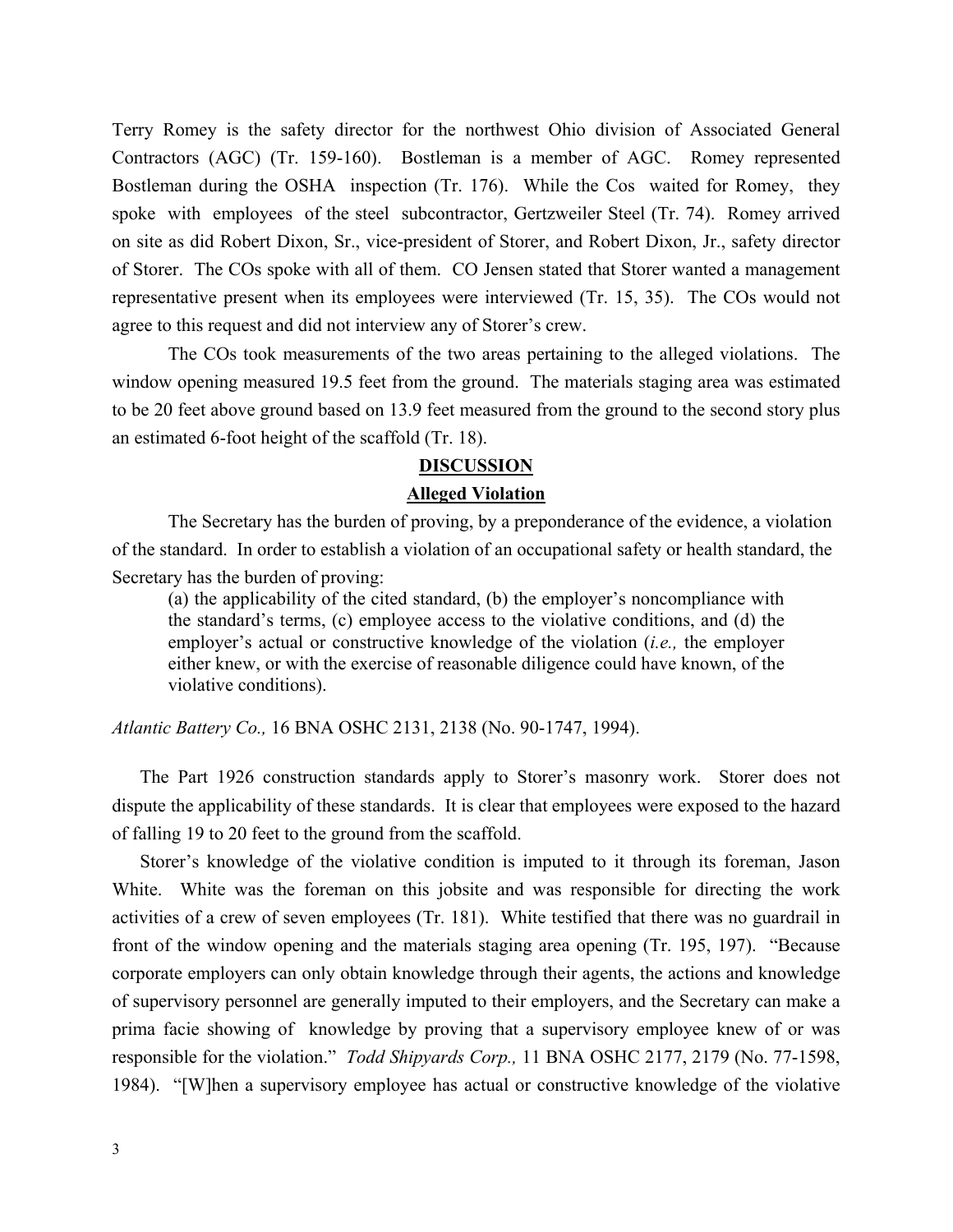conditions, that knowledge is imputed to the employer." *Dover Elevator Co.,* 16 BNA OSHC 1281, 1286 (No. 91-862, 1993). Additionally, the window opening and the materials staging area opening were in plain view (Tr. 12, 37).

## **Alleged Repeat Violation of 29 C. F. R. § 1926.451(g)(1)**

The citation alleges that Storer's "employees working from a scaffold were not protected from falling 19.5 feet to the ground." Section  $1926.451(g)(1)$  provides:

> (g) *Fall Protection.* (1) Each employee on a scaffold more than 10 feet (3.1 m) above a lower level shall be protected from falling to that lower level.

It is undisputed that there were no guardrails on the scaffold in front of a window opening and a materials staging area opening (Exh. R-5).

Storer contends that there was no guardrail because the employees were engaged in overhand bricklaying, which is exempt from use of fall protection at the wall being laid.

"Overhand bricklaying" is defined in § 1926.450 as:

. . . the process of laying bricks and masonry units such that the surface of the wall to be jointed is on the opposite side of the wall from the mason, requiring the mason to lean over the wall to complete the work.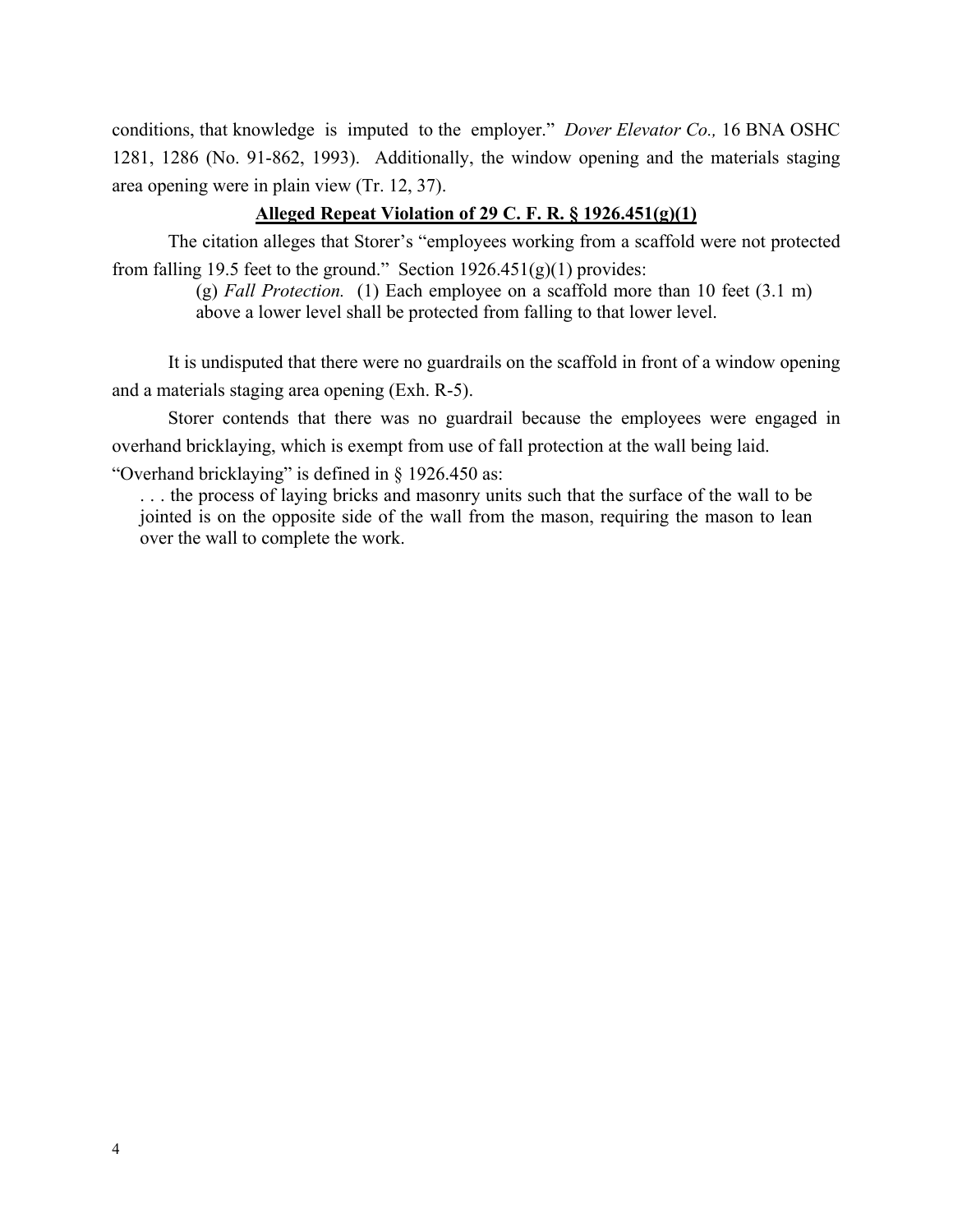In support of its argument Storer cites  $\S 1926.451(g)(1)(vi)$  which states:

(vi) Each employee performing overhand bricklaying operations from a supported scaffold shall be protected from falling from all open sides and ends of the scaffold (except at the side next to the wall being laid) by the use of a personal fall arrest system or guardrail system (with minimum 200 pound toprail capacity).

The burden of proof is on Storer to show that fall protection was not required. The Commission holds that "the party claiming the benefit of an exception bears the burden of proving that its case falls within that exception." *Falcon Steel Co.,* 16 BNA OSHC 1179, 1181 (Nos. 89-2883 & 89-3444, 1993) (consolidated).

The exception allows employers to avoid using a personal fall arrest or guardrail system for employees performing overhand bricklaying operations from a scaffold at the side next to the wall being laid. Although CO Jensen would not concede that a concrete block is a masonry unit, I find that a concrete block is a masonry unit and that Storer employees were engaged in overhand bricklaying. Since Storer was engaged in overhand bricklaying, it is entitled to the exemption. However, Storer's employees were not engaged in overhand laying of concrete blocks at the window opening or the materials staging area opening.

The window opening was not exempt from 29 C.F.R.  $\frac{1926.451(g)(1)}{29 \text{ e}}$  because employees were not laying concrete block in the window opening (Exhs. C-2, R-5). CO Jensen observed an employee standing in the window opening and an employee walking by the opening (Tr. 19-20). The videotape clearly shows an employee standing in the window opening (Exhs.C-2, R-5). There is nothing to prevent that employee from falling through the opening to the ground below, a height of 19.5 feet. Some type of fall protection should have been utilized at the window opening.

The materials staging area opening was not exempt from 29 C.F.R.  $\S$  1926.451(g)(1) because employees were not laying concrete block in the materials staging area opening (Exh. R-5). The materials staging area was located on the scaffold on the mezzanine and held the cube of concrete blocks. This area and the area directly to the left of this (between the cube and the mortar box) were open to the ground below (Exhs. C-3, C-4, C-5, R-5). The videotape shows an employee standing at the edge of the scaffold between the cube and the mortar box (Tr. 26, 150; Exh. C-5). Employees in that area getting blocks or mortar were exposed to a fall of 19.9 feet to the ground (Tr. 18).

Storer contends that the cube of concrete block and the mortar box are sufficient barriers to prevent a fall. The cube of concrete block ranged in size from 32 inches to 4 feet wide (Tr. 248). CO Jensen stated that a cube of concrete block would act as a barrier (Tr. 27). Yet, as the blocks are taken away, the cube becomes smaller and would not be a barrier. The mortar box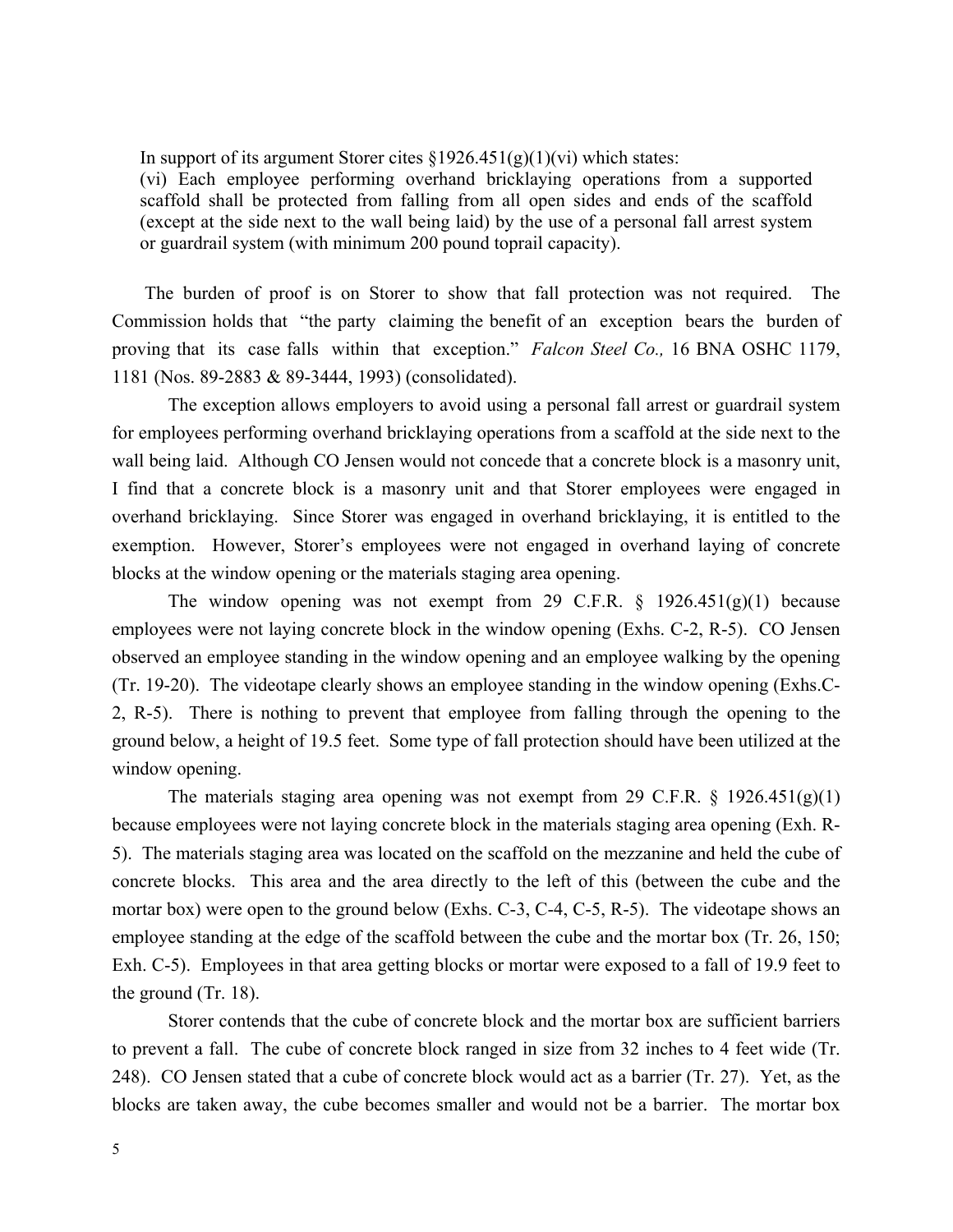was approximately 5 feet long, 2 feet wide, and 30 inches tall (Tr. 243). However, the mortar box would not be a barrier and does not meet the requirement that a guardrail system have a toprail and midrail to prevent employees from falling. 29 C.F.R. § 1926.450(b).

The materials staging area was required to be unguarded while a cube of concrete blocks was unloaded onto it by a forklift (Tr. 155, 198). Even so, the staging area and the area to its left could have been guarded at all other times, and the guardrails could be removed to allow materials to be brought up to the staging area.

Storer's vice-president, Robert Dixon, Sr., admitted that the materials staging area should have been guarded. He testified that it was Storer's practice to use a 2-by-4 as a guardrail to block off the materials staging area (Tr. 154, 156, 158). He further stated that there should have been a 2-by-4 guardrail in the area to the left of where the cube of concrete blocks was coming in (Tr. 157). Nonetheless, foreman White stated that no guarding was used in the materials staging area (Tr. 211).

 In *D. Harris Masonry Contracting, Inc.,* 13 BNA OSHC 1911 (No. 88-517, 1988), a case similar to the instant case, involving employees engaged in laying a cinder block wall using the overhand bricklaying method, the judge disallowed the overhand bricklaying exemption because employees did not intend to lay block at a permanent wall opening. The judge found a violation of 29 C.F.R. § 1926.451(a)(4), which then required that guardrails be installed on open sides and ends of platforms more than 10 feet above ground, because employees were exposed to a fall hazard when they picked up materials near the door opening. While not a controlling decision, I find the judge's reasoning persuasive.

Storer has failed to prove that the window opening and the materials staging area opening are exceptions to the cited standard.

Controlled Access Zone. Storer further contends that it complied with the standard since it erected a controlled access zone on the mezzanine. Section 1926.500(a) defines controlled access zone as:

> *Controlled access zone* (CAZ) means an area in which certain work (e.g., overhand bricklaying) may take place without the use of guardrail systems, personal fall arrest systems, or safety net systems and access to the zone is controlled.

There was a CAZ around the mezzanine which was open to the ground level (Tr. 77, 129-130, 187). However, employees who are performing bricklaying operations on scaffolds are regulated by "Subpart L - Scaffolds" and not "Subpart M - Fall Protection" of the construction standards. 29 C.F.R. §§ 1926.500(a)(2)(i)<sup>1</sup> and 1926.501(b)(9)<sup>2</sup>. Even if Subpart M applied to

 $\overline{a}$ 

 $1 \nS$  1926.500(a)(2)(i) provides: "Requirements relating to fall protection for employees working on scaffolds are provided in subpart L of this part."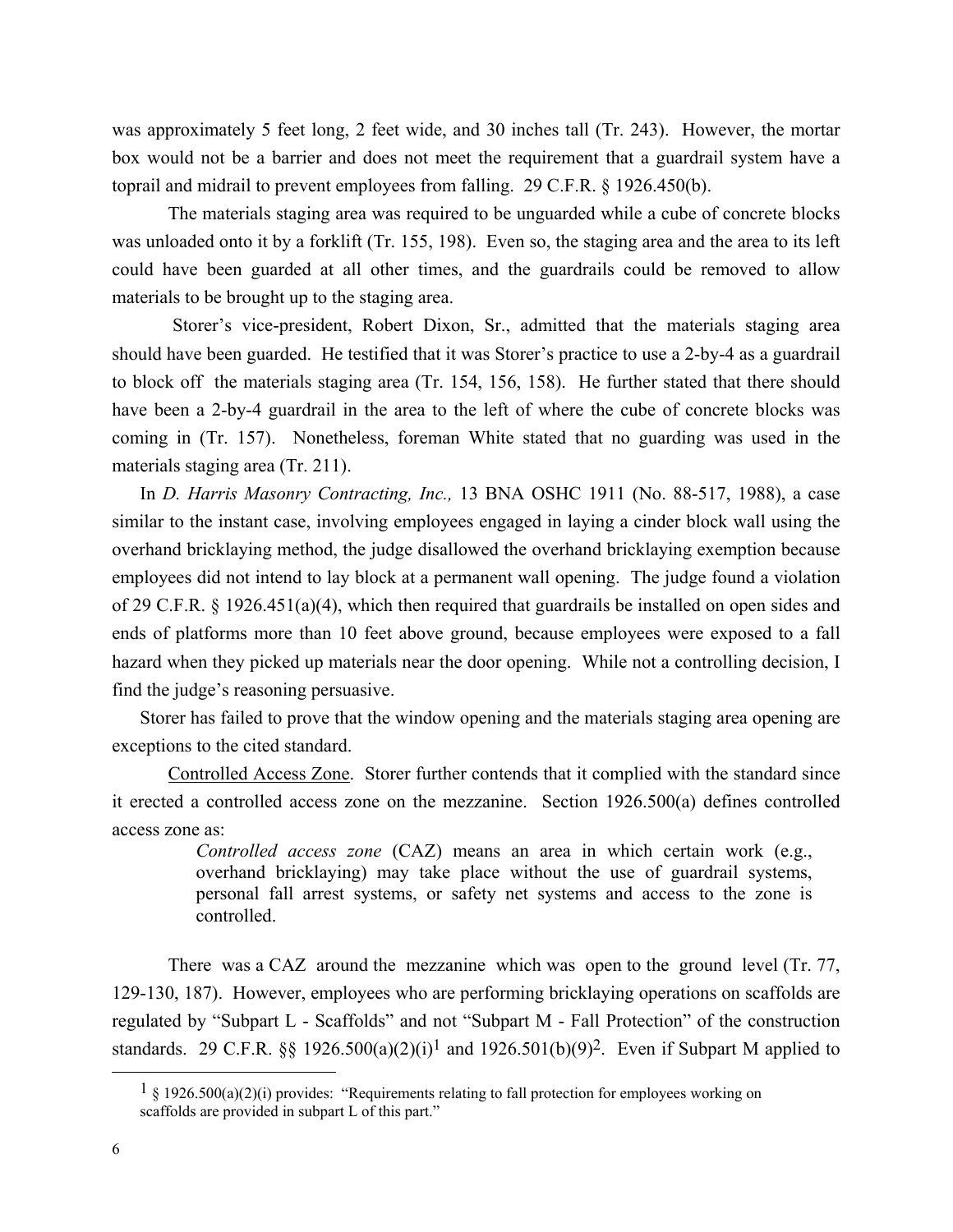this case, employees working at wall openings must have fall protection beyond a controlled access zone. Section  $1926.501(b)(9)$  states that "Except as otherwise provided in paragraph (b) of this section," fall protection for employees performing overhand bricklaying includes guardrail systems, safety net systems, personal fall arrest systems, or shall work in a controlled access zone. Paragraph (b) (14) of § 1926.501 provides:

> (14) *Wall openings.* Each employee working on, at, above, or near wall openings including those with chutes attached) where the outside bottom edge of the wall opening is 6 feet (1.8 m) or more above lower levels and the inside bottom edge of the wall opening is less than 39 inches (1.0 m) above the walking/working surface, shall be protected from falling by the use of a guardrail system, a safety net system, or a personal fall arrest system."

The use of a CAZ as an alternative means of fall protection is not applicable in this case. Accordingly, the cited standard applies and, as Storer admits, its terms were not met because no fall protection was provided at the window opening and materials staging area opening.

The violation of 29 C. F. R.  $\S$  1926.451(g)(1) is affirmed.

#### **Infeasibility Defense**

Storer asserts that it is infeasible to comply with this standard.

To prove the affirmative defense of infeasibility, an employer must show that (1) the means of compliance prescribed by the applicable standard would have been infeasible under the circumstances in that either (a) its implementation would have been technologically or economically infeasible or (b) necessary work operations would have been technologically or economically infeasible after its implementation, and (2) either (a) an alternative method of protection was used or (b) there was no feasible alternative means of protection.

*Beaver Plant Operations, Inc.,* 18 BNA OSHC 1972, 1977 (No. 97-0152, 1999).

The Commission's Rules of Procedure require the employer to raise an affirmative defense in its answer. 29 C. F. R. § 2200.34(b)(3). Storer did not plead the affirmative defense of infeasibility in its answer. It is too late for Storer to raise this issue.

Nevertheless, even assuming that Storer had properly raised the infeasibility defense, it did not prove this defense. Storer failed to show that a guardrail would be technologically or economically infeasible to install. The only evidence presented by Storer was Robert Dixon, Jr.'s testimony. In response to a question regarding installation of a guardrail in front of the window opening, he stated, "I don't know how you would do it" (Tr. 266-267). Storer did not show that it even attempted to use any type of guard.

 $\overline{a}$ 

<sup>2</sup> § 1926.501(b)(9) NOTE provides: "Bricklaying operations performed on scaffolds are regulated by subpart L-Scaffolds of this part."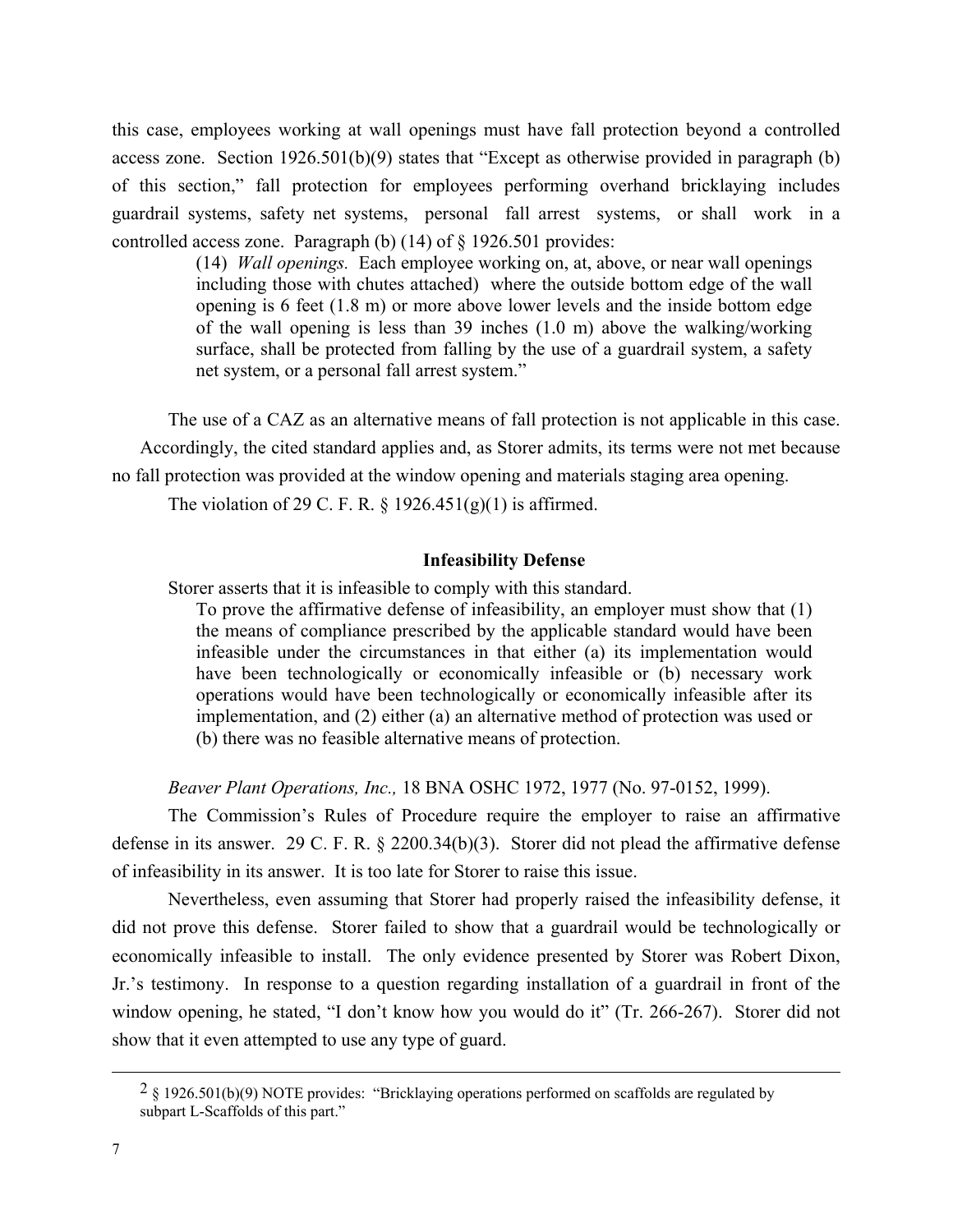Storer failed to show that there was no feasible alternative means of protection. The employer "must show that it has explored all possible alternate forms of protection." *State Sheet Metal Co.,* 16 BNA OSHC 1155, 1161 (No. 90-1620, 1993). Indeed, an employer is expected "to exercise some creativity in seeking to achieve compliance." *Gregory & Cook, Inc.,* 17 BNA OSHC 1189, 1191 (No. 92-1891, 1995). Storer did not present any alternative means of protection and has not shown whether or not it could be used.

Therefore, Storer's infeasibility defense fails.

#### **Repeat Classification**

Under the Commission's long-stated test, a repeat violation under  $\S$  17(a) of the Act, 29 U.S.C. § 666(a), occurs if the Secretary shows "a Commission final order against the same employer for a substantially similar violation." *Potlatch Corporation,* 7 BNA OSHC 1061, 1063 (No. 16183, 1979). The "principal factor to be considered in determining whether a violation is repeated is whether the prior and instant violations resulted in substantially similar hazards." *Stone Container Corp.,* 14 BNA OSHC 1757, 1762 (No. 88-310, 1990). The Secretary establishes substantial similarity "by showing that the prior and present violations are for failure to comply with the same standard, at which point the burden shifts to the employer to rebut that showing." *Monitor Construction Co.,* 16 BNA OSHC 1589, 1594 (No. 91-1807, 1994).

The repeat classification is based on a citation issued to S. A. Storer and Sons Company on May 31, 2000, for a serious violation of 29 C.F.R.  $\S$  1926.451(g)(1) because an employee was working on a scaffold more than 10 feet above the ground without personal fall protection on a worksite in Toledo, Ohio (Exh. C-6). A guardrail was missing from the scaffold (Exh. R-3; Tr. 71, 140). The parties entered into a settlement agreement, which reclassified the violation as "other than serious" (Exh. C-7). Storer paid an amended penalty. The citation became a final order on March 22, 2001 (Exh. C-8).

Storer contends that the instant violation is not repeat because the previous citation was reclassified as "other than serious" and the instant citation is "serious." Also, the missing guardrails in the previous citation were on the outside of the scaffolding, and the missing guardrails were on the inside of the scaffolding in the instant case.

These arguments are without merit. The reclassification of the previous citation to "other than serious" and the location of the guardrails do not alter the fact that the citations were issued to the same employer (Storer) and were both based on the same standard  $\lceil \xi \rceil 926.451(g)(1) \rceil$ under similar circumstances (failure to have guardrails on scaffolding) for substantially similar hazards (hazard of falling from scaffold). *See Hudson Wood Recycling, Inc.,* 17 BNA OSHC 1635 (No. 91-1597, 1996) (prior violation for failure to have midrail was substantially similar to current violation for failure to have guardrail in that both violations involved same standard and dealt with same hazard of falling); *Capform, Inc.,* 16 BNA OSHC 2040 (No. 91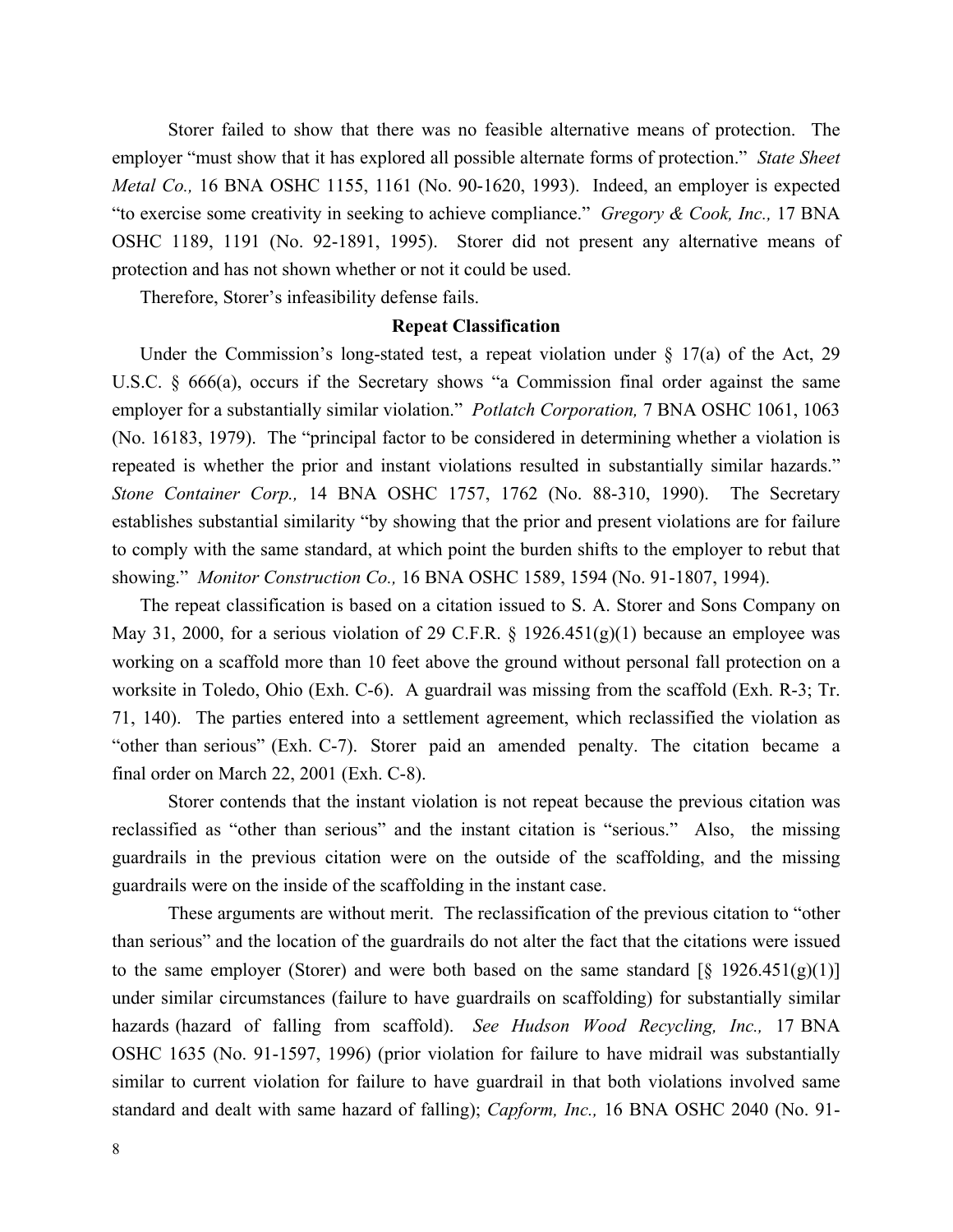1613, 1994), *aff'd*, 901 F.2d 1112 ( $5<sup>th</sup>$  Cir. 1990) (employer found to have previously violated the same standard is enough to characterize current violation as repeated); and *Stone Container* (citations involving the same standard and applied to similar conditions of employee exposure to similar falls are repeat violations).

In addition to similar hazards, these two violations have the same means of abatement: installation of guardrails. *See Centex-Rooney Construction Co.,* 16 BNA OSHC 2127 (No. 92- 0851, 1994) (hazards and means of abatement were the same in previous and current citations so current violation is repeated). In this case, the similarity of abatement further supports the conclusion that the present violation is properly classified as repeat.

Therefore, the violation of 29 C.F.R. § 1926.451(g)(1) is affirmed as a repeat violation.

#### **Penalty Assessment**

Section 17(j) of the Act requires that when assessing penalties, the Commission must give "due consideration" to four criteria: (1) the size of the employer's business, (2) the gravity of the violation, (3) the good faith of the employer, and (4) the prior history of violations. 29 U. S. C. § 666(j). The Commission has wide discretion in penalty assessment. *Kohler Co.,* 16 BNA OSHC 1769, 1776 (No. 88-237, 1994).

Storer is a small company with eighty to ninety employees. In this case, only eight employees were involved in the masonry work. Storer is entitled to credit for its size.

Generally, the gravity of the violation is the primary consideration in assessing penalties. *Trinity Industries, Inc.,* 15 BNA OSHC 1481, 1483 (No. 88-2691, 1992). The gravity of a particular violation "depends upon such matters as the number of employees exposed, the duration of the exposure, the precautions taken against injury, and the likelihood that any injury would result." *J. A. Jones Construction Co.,*15 BNA OSHC 2201, 2214 (No. 87-2059, 1993). In this case, the gravity is moderate. The violations involved limited areas of the scaffold, one employee exposed to the window opening, and one employee exposed to the materials staging area opening. The likelihood of falling was not great; however, the likelihood of serious injury or death from falling from a height of 19 to 20 feet was substantial.

Storer exhibited good faith. Storer was cooperative during the inspection. Although CO Jensen stated that Storer would not let employees talk to the COs without a company representative present, he also testified that one employee told him that he would not talk to him without Dixon present (Tr. 88).